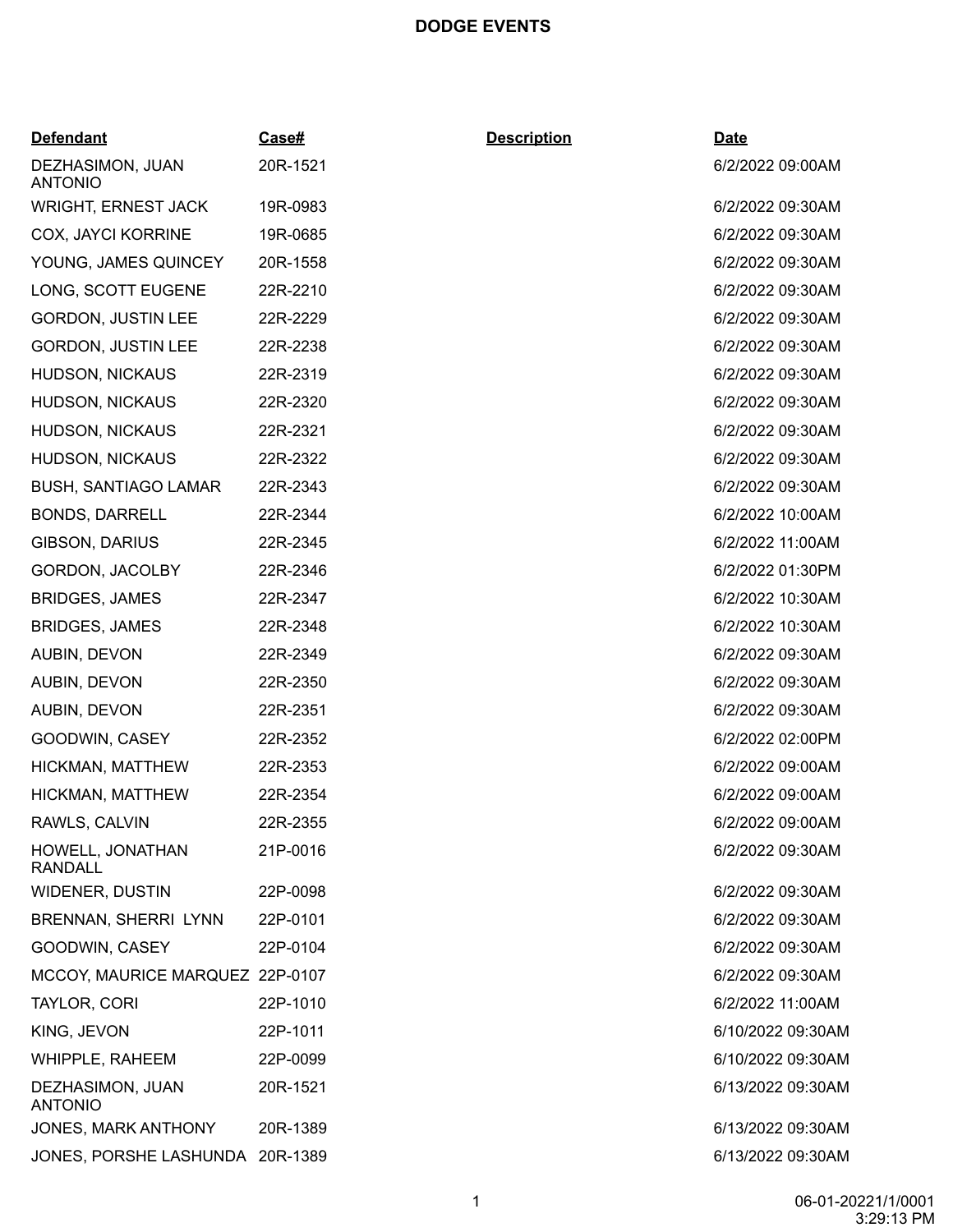| TUCKER, ALVONTA SHAMEL                      | 20R-1586 | 6/13/2022 09:30AM |
|---------------------------------------------|----------|-------------------|
| MARSHALL, TYTREZ<br><b>NYKENDDRICK</b>      | 18R-0079 | 6/13/2022 09:30AM |
| FLOYD, RANDY FAYE                           | 21R-1678 | 6/13/2022 09:30AM |
| YEARTY, JOE WAYNE                           | 21R-1705 | 6/13/2022 09:30AM |
| SMITH, CORNEILOUS TEHY                      | 21R-1725 | 6/13/2022 09:30AM |
| JOHNSON, MARQUISE<br><b>DARNELL</b>         | 21R-1859 | 6/13/2022 09:30AM |
| HODGE, LEONARD LEE                          | 21R-2029 | 6/13/2022 09:30AM |
| <b>WRIGHT, EARL</b>                         | 21R-2047 | 6/13/2022 09:30AM |
| MACK, DEVON JAMES                           | 21R-2065 | 6/13/2022 09:30AM |
| DECKARD, NEDRA JANELLE                      | 21R-2068 | 6/13/2022 09:30AM |
| SWARS, KYMBERLY<br><b>RESHAYE</b>           | 21R-2068 | 6/13/2022 09:30AM |
| <b>WRIGHT, CHRISTOPHER</b><br><b>CLAY</b>   | 21R-2068 | 6/13/2022 09:30AM |
| WHITE, JERRY LEE                            | 21R-2074 | 6/13/2022 09:30AM |
| FORDHAM, CHRIS LEE                          | 20R-1503 | 6/13/2022 09:30AM |
| <b>REDDMON, KRESS</b>                       | 18R-0045 | 6/13/2022 09:30AM |
| <b>GALVIN, VERONICA</b>                     | 18R-0081 | 6/13/2022 09:30AM |
| <b>MOJICA, TRINI</b>                        | 18R-0081 | 6/13/2022 09:30AM |
| <b>BURNAM, JAMES DONALD</b>                 | 18R-0128 | 6/13/2022 09:30AM |
| JOHNSON, MARLON DEON                        | 19R-0808 | 6/13/2022 09:30AM |
| <b>WILLIAMS, EDWIN</b><br><b>GRANDVILLE</b> | 20R-1549 | 6/20/2022 01:30PM |
| GODSEY, SHERMAN                             | 20R-1524 | 6/20/2022 01:30PM |
| MULLIS, JUSTIN MARLEY                       | 19R-0997 | 6/20/2022 01:30PM |
| HOPWOOD, JESSE DANIEL                       | 21R-2080 | 6/20/2022 01:30PM |
| PRITCHETT, JOEL                             | 21R-2056 | 6/20/2022 01:30PM |
| STRUTCHEN, THOMAS LEVI                      | 21R-2059 | 6/20/2022 01:30PM |
| <b>BOYD, ERIC TYRELL</b>                    | 21R-2038 | 6/20/2022 01:30PM |
| MARTIN, CORNELIOUS<br><b>KETRELL</b>        | 21R-2038 | 6/20/2022 01:30PM |
| DEEDS, LATHERESE                            | 21R-1945 | 6/20/2022 01:30PM |
| SPIRES, SHAD EDWARD                         | 21R-1954 | 6/20/2022 01:30PM |
| <b>WREASE, ERNEST TAVAIOS</b>               | 21R-1858 | 6/24/2022 09:30AM |
| ASHLEY, JIMMY LEE                           | 21R-1685 | 6/24/2022 09:30AM |
| PATILLO, AARON JOHN                         | 21R-2048 | 6/24/2022 09:30AM |
| CLARK, BRANDON LAMAR                        | 17R-9998 | 6/24/2022 09:30AM |
| EADY, ANDY LAMAR                            | 17R-9998 | 6/24/2022 09:30AM |
| FAULK, TERRY LYNN                           | 19R-1056 | 6/24/2022 09:30AM |

| 20R-1586             | 6/13/2022 09:30AM                      |
|----------------------|----------------------------------------|
| 18R-0079             | 6/13/2022 09:30AM                      |
| 21R-1678             | 6/13/2022 09:30AM                      |
| 21R-1705             | 6/13/2022 09:30AM                      |
| 21R-1725             | 6/13/2022 09:30AM                      |
|                      | 6/13/2022 09:30AM                      |
| 21R-1859             |                                        |
| 21R-2029             | 6/13/2022 09:30AM                      |
| 21R-2047             | 6/13/2022 09:30AM                      |
| 21R-2065             | 6/13/2022 09:30AM                      |
| 21R-2068             | 6/13/2022 09:30AM                      |
| 21R-2068             | 6/13/2022 09:30AM                      |
| 21R-2068             | 6/13/2022 09:30AM                      |
| 21R-2074             | 6/13/2022 09:30AM                      |
| 20R-1503             | 6/13/2022 09:30AM                      |
| 18R-0045             | 6/13/2022 09:30AM                      |
| 18R-0081             | 6/13/2022 09:30AM                      |
| 18R-0081             | 6/13/2022 09:30AM                      |
| 18R-0128             | 6/13/2022 09:30AM                      |
| 19R-0808             | 6/13/2022 09:30AM                      |
| 20R-1549             | 6/20/2022 01:30PM                      |
|                      |                                        |
| 20R-1524<br>19R-0997 | 6/20/2022 01:30PM<br>6/20/2022 01:30PM |
| 21R-2080             | 6/20/2022 01:30PM                      |
| 21R-2056             | 6/20/2022 01:30PM                      |
|                      |                                        |
| 21R-2059<br>21R-2038 | 6/20/2022 01:30PM                      |
|                      | 6/20/2022 01:30PM                      |
| 21R-2038             | 6/20/2022 01:30PM                      |
| 21R-1945             | 6/20/2022 01:30PM                      |
| 21R-1954             | 6/20/2022 01:30PM                      |
| 21R-1858             | 6/24/2022 09:30AM                      |
| 21R-1685             | 6/24/2022 09:30AM                      |
| 21R-2048             | 6/24/2022 09:30AM                      |
| 17R-9998             | 6/24/2022 09:30AM                      |
| 17R-9998             | 6/24/2022 09:30AM                      |
| 19R-1056             | 6/24/2022 09:30AM                      |
|                      |                                        |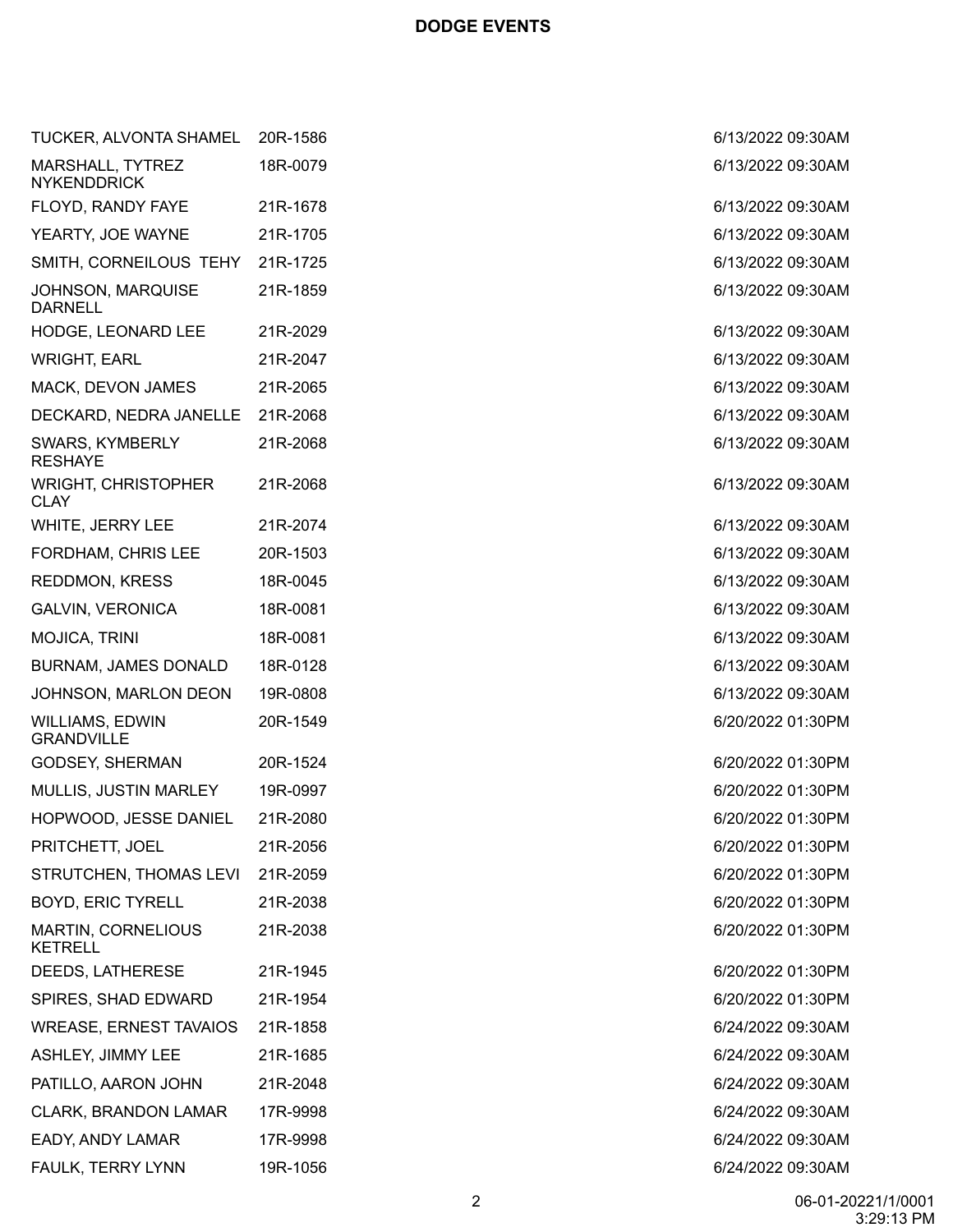| PARKER, JEFFERY TODD                      | 20R-1094 | 6/24/2022 09:30AM |
|-------------------------------------------|----------|-------------------|
| <b>BROWN, AMY</b>                         | 20R-1121 | 6/24/2022 09:30AM |
| WIGGINS, SCARLETT<br><b>MICHELLE</b>      | 20R-1206 | 6/24/2022 09:30AM |
| LONG, OSCAR LAWRENCE                      | 20R-1486 | 6/24/2022 09:30AM |
| PAYNE, THOMAS DESHAWN                     | 20R-1499 | 6/24/2022 09:30AM |
| MULLIS, CODY JACOB                        | 20R-1582 | 6/24/2022 09:30AM |
| DAVIS, JOHNATHON<br><b>CHRISTOPHER</b>    | 19R-0771 | 6/24/2022 09:30AM |
| MILNER, BOBBY                             | 19R-1039 | 6/24/2022 09:30AM |
| KING, THOMAS                              | 20R-1088 | 6/24/2022 09:30AM |
| JONES, AMY MICHELLE                       | 20R-1101 | 6/24/2022 09:30AM |
| <b>JONES, AMY MICHELLE</b>                | 20R-1102 | 6/24/2022 09:30AM |
| <b>FACISON, TYRONE</b><br><b>CLARENCE</b> | 20R-1105 | 6/24/2022 09:30AM |
| DAVIS, CHARLES HENRY                      | 20R-1124 | 6/24/2022 09:30AM |
| <b>IMEL, CHARLES LOUIS</b>                | 20R-1147 | 6/24/2022 09:30AM |
| <b>WREASE, MACK ANTONIO</b>               | 20R-1155 | 6/24/2022 09:30AM |
| <b>CRENSHAW, DEANNA</b><br><b>DEZRAY</b>  | 20R-1174 | 6/24/2022 09:30AM |
| MERRITT, KATIE DANIELLE                   | 20R-1174 | 6/24/2022 09:30AM |
| MCGHEE, JANET GROVER                      | 20R-1183 | 6/24/2022 09:30AM |
| HODGE, JENNIFER LEIGH                     | 20R-1206 | 6/24/2022 09:30AM |
| <b>HODGE, LEONARD LEE</b>                 | 20R-1216 | 6/24/2022 09:30AM |
| PRICE, CATHLEEN                           | 20R-1254 | 6/24/2022 09:30AM |
| HORNE, JUSTIN BLAKE                       | 20R-1289 | 6/24/2022 09:30AM |
| NEWMAN, AMANDA KYLE                       | 20R-1289 | 6/24/2022 09:30AM |
| HAMM, TARA ALEXIS                         | 20R-1366 | 6/24/2022 09:30AM |
| <b>WEST, ROBTAVIAN</b>                    | 20R-1374 | 6/24/2022 09:30AM |
| TUFF, FELETA LATONYA                      | 20R-1377 | 6/24/2022 09:30AM |
| THOMPSON, SHANNON<br><b>AUTUMN</b>        | 20R-1394 | 6/24/2022 09:30AM |
| TUFF, FELETA LATONYA                      | 20R-1421 | 6/24/2022 09:30AM |
| REDMON, JACQUEZ<br><b>DECALVIN</b>        | 20R-1455 | 6/24/2022 09:30AM |
| <b>JACKSON, JERRY LEE</b>                 | 20R-1495 | 6/24/2022 09:30AM |
| <b>WELLS, RODERICK</b><br><b>LADARIUS</b> | 20R-1531 | 6/24/2022 09:30AM |
| <b>BECTON, LESTER</b>                     | 20R-1536 | 6/24/2022 09:30AM |
| WALKER, DAMIEN DAVID                      | 20R-1542 | 6/24/2022 09:30AM |
| PATTERSON, LARRY BRODIE 20R-1557          |          | 6/24/2022 09:30AM |